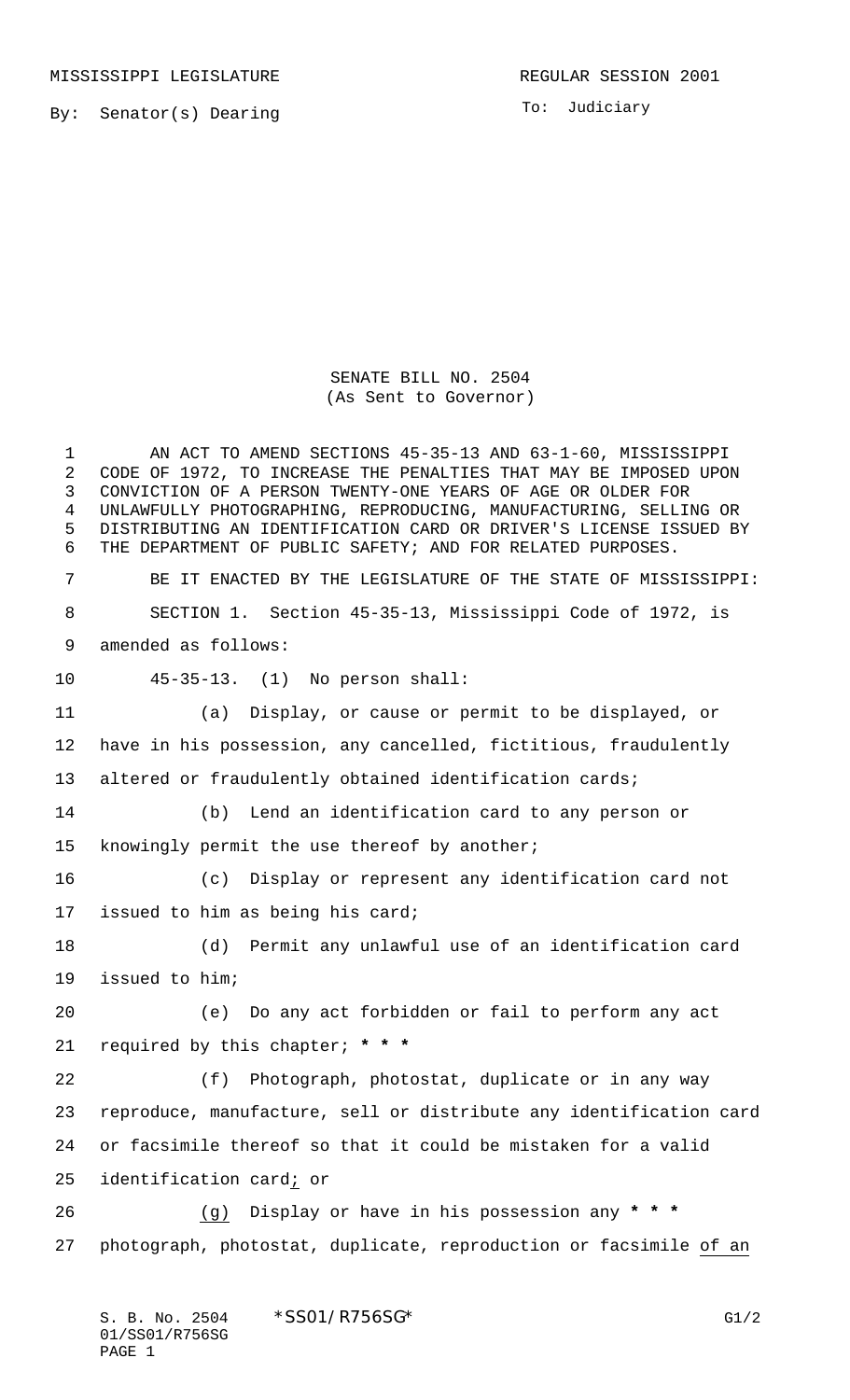28 identification card unless authorized by the provisions of this chapter.

 (2) Any person convicted of a violation of any provision of paragraphs (a), (b), (c), (d), (e) or (g) of subsection (1) of this section is guilty of a misdemeanor and shall be punished by a fine of not more than Five Hundred Dollars (\$500.00) or by imprisonment for not more than thirty (30) days, or by both such fine and imprisonment.

 (3) Any person under twenty-one (21) years of age at the time of the offense who is convicted of a violation of paragraph (f) of subsection (1) of this section shall be punished as follows:

 (a) A first offense shall be a misdemeanor punishable by a fine of not more than Five Hundred Dollars (\$500.00), or by imprisonment for not more than six (6) months, or by both such fine and imprisonment.

 **\* \* \***

 (b) A second or subsequent offense, the offenses being committed within a period of five (5) years, shall be a misdemeanor punishable by a fine of not more than Five Thousand Dollars (\$5,000.00), or by imprisonment for not more than one (1) year, or by both such fine and imprisonment.

 (4) Any person twenty-one (21) years of age or older at the time of the offense who is convicted of a violation of paragraph (f) of subsection (1) of this section is guilty of a felony and shall be punished by a fine of not less than Five Thousand Dollars (\$5,000.00), or imprisonment for not more than three (3) years, or by both such fine and imprisonment. SECTION 2. Section 63-1-60, Mississippi Code of 1972, is

amended as follows:

63-1-60. (1) It shall be unlawful for any person:

S. B. No. 2504 \* SS01/R756SG\* 01/SS01/R756SG PAGE 2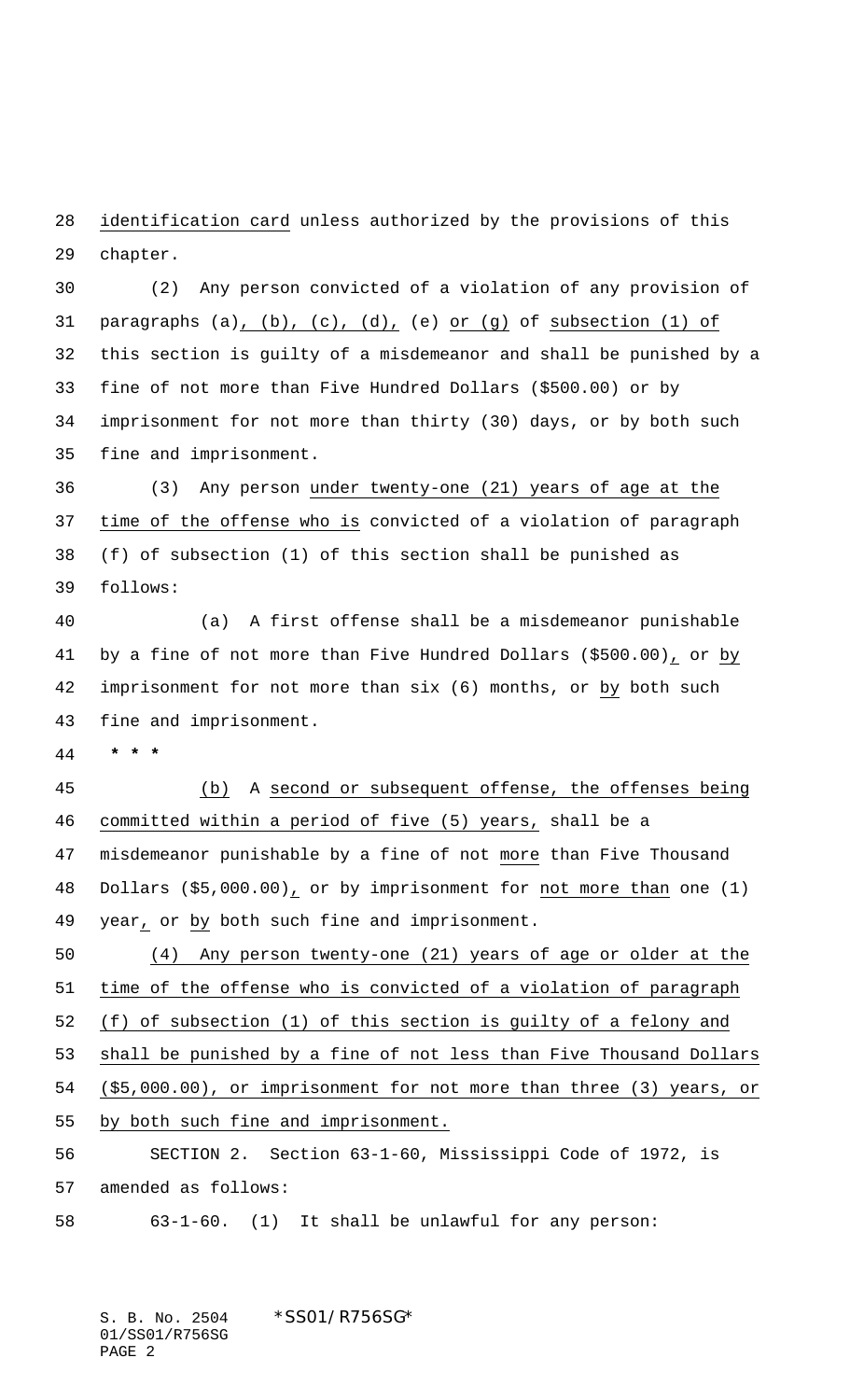(a) To display, cause or permit to be displayed, or have in his possession, any fictitious, fraudulently altered or fraudulently obtained driver's license;

 (b) To display or represent any driver's license not issued to him as being his own driver's license;

 (c) To photograph, photostat, duplicate or in any way reproduce, manufacture, sell or distribute or alter any driver's license, or facsimile thereof, in such a manner that it could be mistaken for a valid driver's license;

 (d) To display or have in his possession any photograph, photostat, duplicate, reproduction or facsimile of a driver's license unless authorized by law; or

 (e) To take a driver's license examination for another or to use any other name, other than his own, on the driver's license application in an attempt to take the driver's license examination for another.

 (2) Any person convicted of a violation of paragraph (a), (b), (d) or (e) of subsection (1) of this section shall be guilty of a misdemeanor and shall be punished by a fine of not more than Five Hundred Dollars (\$500.00), or by imprisonment for not more than thirty (30) days, or by both such fine and imprisonment.

 (3) Any person under twenty-one (21) years of age at the time of the offense who is convicted of a violation of paragraph (c) of subsection (1) of this section shall be punished as follows:

 (a) A first offense shall be a misdemeanor punishable by a fine of not more than Five Hundred Dollars (\$500.00), or by imprisonment for not more than six (6) months, or by both such fine and imprisonment.

 **\* \* \***

PAGE 3

S. B. No. 2504 \*SS01/R756SG\* 01/SS01/R756SG (b) A second or subsequent offense, the offenses being committed within a period of five (5) years, shall be a 91 misdemeanor punishable by a fine of not more than Five Thousand